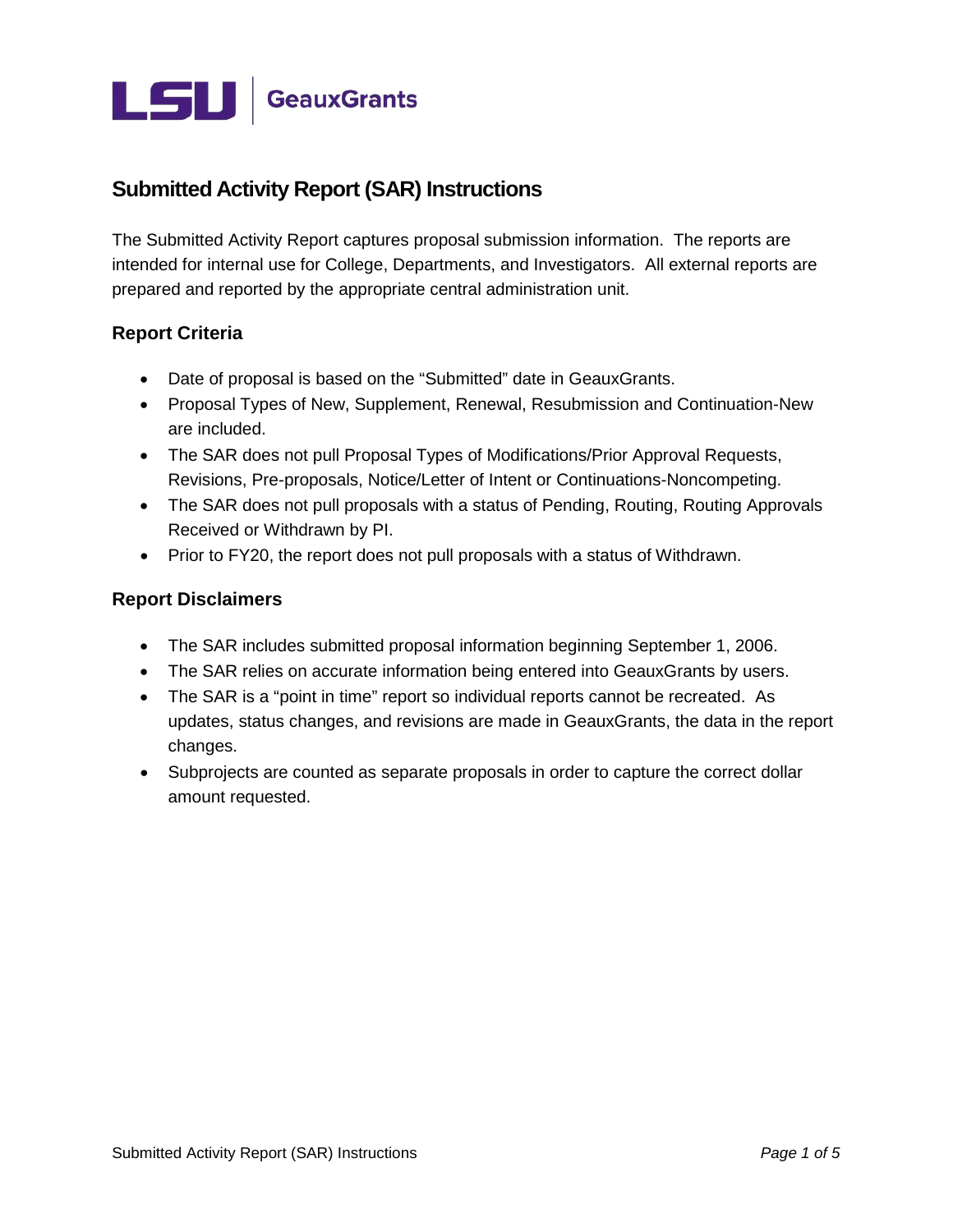### **How to Access the Report**

Users can access the reports in myLSU under Financial Services > Reporting Tools. Under Research Reporting, Sponsored Programs Submitted Activity to access report.

| <b>Office of Sponsored Programs - Submitted Activity</b>                                                                                                                                                                                                            |  |  |  |  |  |
|---------------------------------------------------------------------------------------------------------------------------------------------------------------------------------------------------------------------------------------------------------------------|--|--|--|--|--|
| * Reports generated using Reporting Tools are for LSU internal purposes only. All external reports are prepared and reported by appropriate central administration offices (ex. Budget & Planning, Finance & Administrative Se<br>Research & Economic Development). |  |  |  |  |  |
| Notes:                                                                                                                                                                                                                                                              |  |  |  |  |  |
| - These are "point in time" reports based on the current status of the Geaux Grants record and current project credit splits agreed to by each PI, Department and College. The data can vary depending on the date the report                                       |  |  |  |  |  |
| . The amounts included in these reports are the investigator's share of the proposal requested amounts based upon percentage of the project credit, not funded amounts. Award data is available from Sponsored Program Account<br>reports.                          |  |  |  |  |  |
| . Project credit percentages are presented in decimal format (i.e. 1.00 = 100%) so users have the ability to count the number of proposals.                                                                                                                         |  |  |  |  |  |
| . Statuses are used by OSP to track the progress of projects.                                                                                                                                                                                                       |  |  |  |  |  |
| . The "Cost Center Hierarchy" parameter requires the full name to be entered from Workday (Ex: LSUAM (Central Support). To type the " " symbol, select the Shift and Backspace ("\") keys.                                                                          |  |  |  |  |  |
| <b>Report Parameters</b>                                                                                                                                                                                                                                            |  |  |  |  |  |
| *The earliest Begin Date you can enter is 20060901                                                                                                                                                                                                                  |  |  |  |  |  |
| * Begin Date:<br>(Format: YYYYYMMCO)                                                                                                                                                                                                                                |  |  |  |  |  |
| * End Date:<br>(Format: YYYYYMMOD)                                                                                                                                                                                                                                  |  |  |  |  |  |
|                                                                                                                                                                                                                                                                     |  |  |  |  |  |
| *Enter one of the following:                                                                                                                                                                                                                                        |  |  |  |  |  |
| <b>Campus Code:</b>                                                                                                                                                                                                                                                 |  |  |  |  |  |
| ٥ľ                                                                                                                                                                                                                                                                  |  |  |  |  |  |
| <b>Cost Center Hierarchy:</b>                                                                                                                                                                                                                                       |  |  |  |  |  |
| ٥r                                                                                                                                                                                                                                                                  |  |  |  |  |  |
| <b>Cost Center:</b>                                                                                                                                                                                                                                                 |  |  |  |  |  |
| (Format: CC12345)                                                                                                                                                                                                                                                   |  |  |  |  |  |
|                                                                                                                                                                                                                                                                     |  |  |  |  |  |
| Optional:                                                                                                                                                                                                                                                           |  |  |  |  |  |
| Investigator LSU ID :                                                                                                                                                                                                                                               |  |  |  |  |  |
| * Output Format: HTML ~<br>* Indicates a required field. Submit                                                                                                                                                                                                     |  |  |  |  |  |
|                                                                                                                                                                                                                                                                     |  |  |  |  |  |

#### **How to Run the Report**

• **Step 1**: You must enter the Begin and End Date of the requested output. Pay attention to the format of the date.

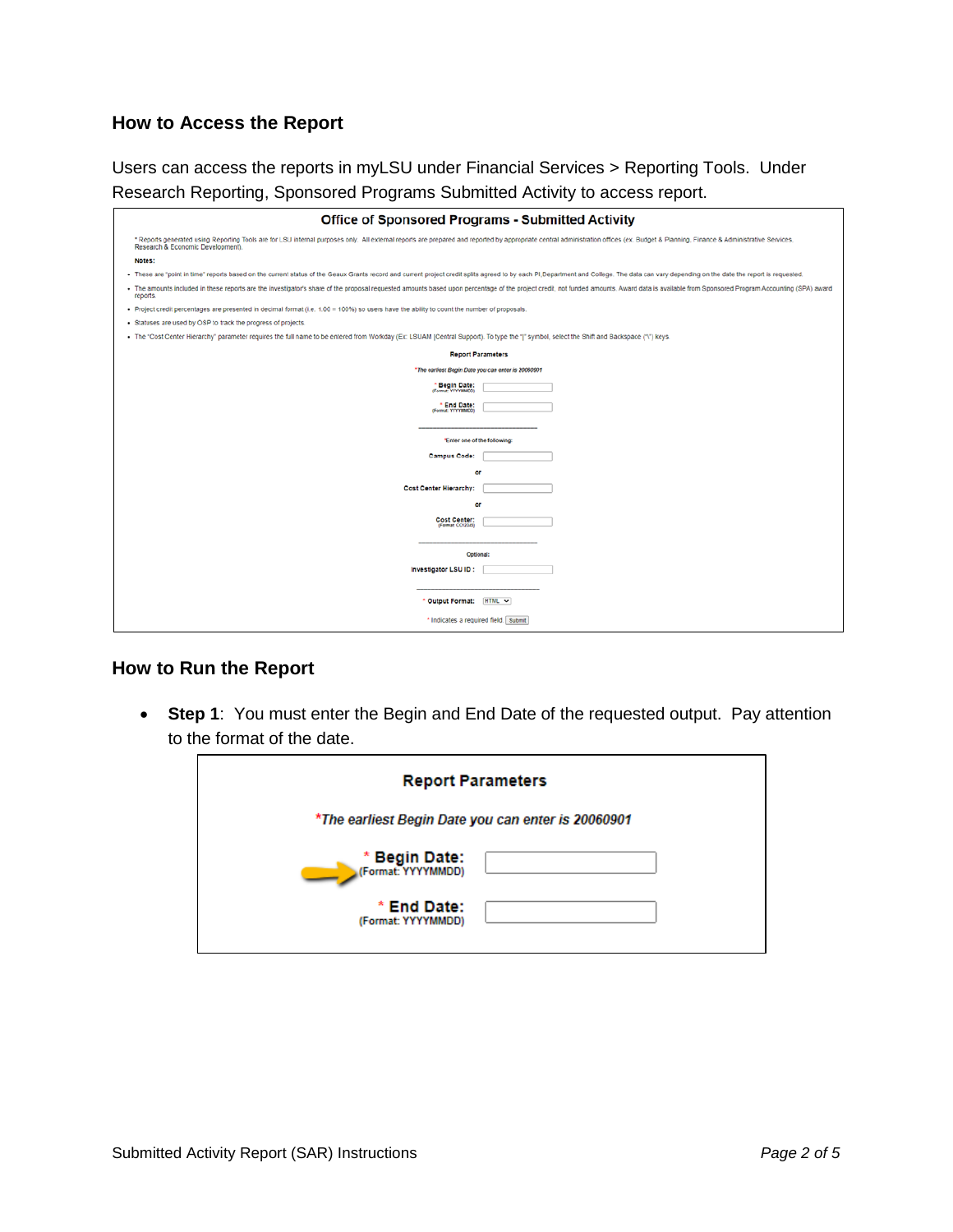- **Step 2**: Enter your unit.
	- Colleges can search for their entire college using the "Cost Center Hierarchy" from Workday. This requires the full name to be entered (Ex: LSUAM | Central Support).



- Departments can search by their Workday Cost Center number.
- Investigators can search for their output by entering their LSU ID.

| *Enter one of the following:             |
|------------------------------------------|
| <b>Campus Code:</b>                      |
| or                                       |
| <b>Cost Center Hierarchy:</b>            |
| or                                       |
| <b>Cost Center:</b><br>(Format: CC12345) |
|                                          |
| Optional:                                |
| Investigator LSU ID:                     |
|                                          |

• **Step 3:** Select the Output Format of HTML or Excel. It is recommended you out Excel for analysis. Click Submit.

|    | * Output Format:<br><b>HTML</b><br><b>HTML</b><br>* Indicates a requirement Submit |
|----|------------------------------------------------------------------------------------|
| Se |                                                                                    |
|    |                                                                                    |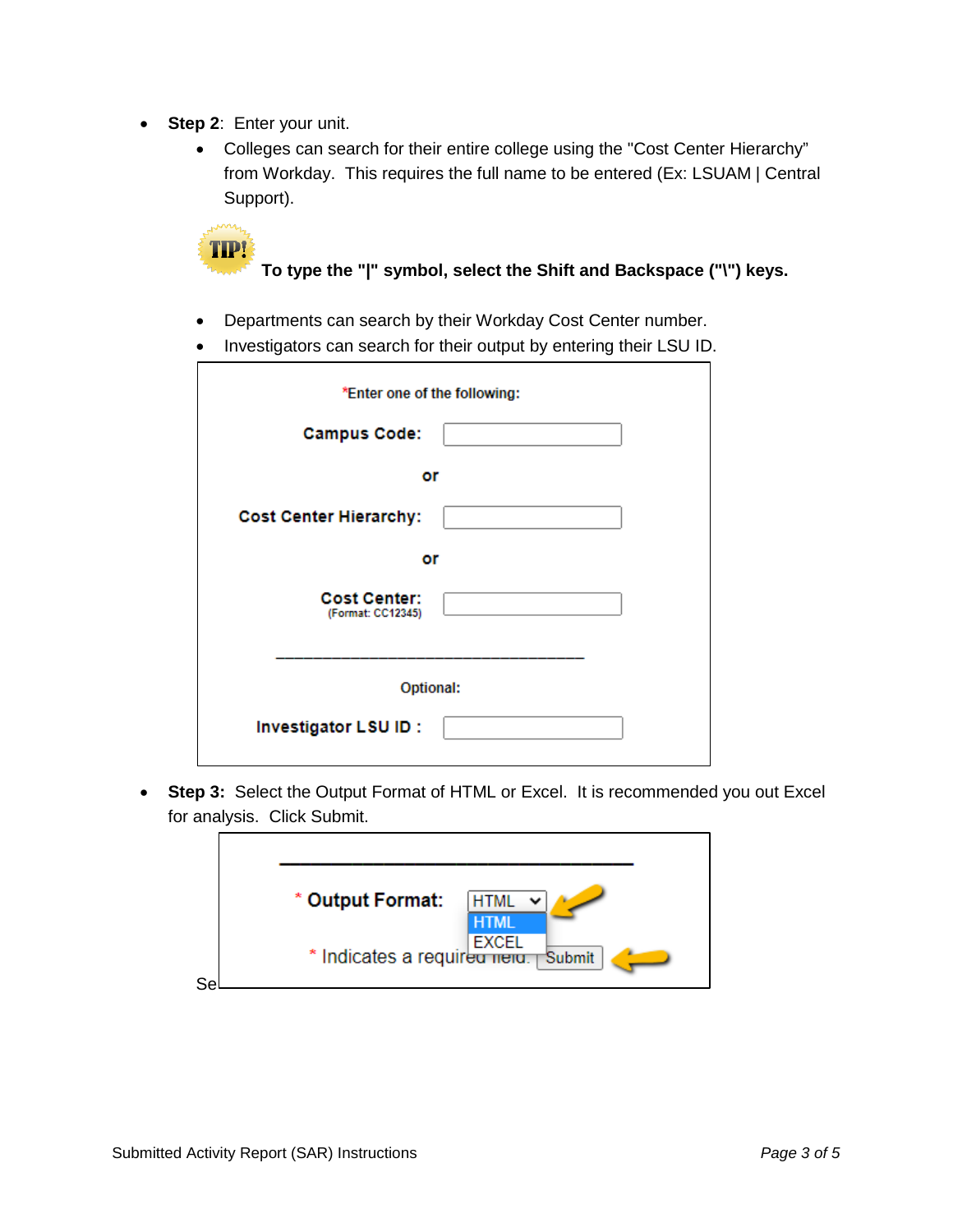# **Analyzing Data in Excel**



## **Sort by Proposal Count by Department**

• **Step 1**: Under Data tab, select "Sort"

| Home Insert Page Layout Formuts Data twiew View Help Acrobat Q Tell me what you want to do<br>File             |                                                                                                   |                                                                                  |
|----------------------------------------------------------------------------------------------------------------|---------------------------------------------------------------------------------------------------|----------------------------------------------------------------------------------|
| Queries & Connections<br><b>A</b> D D D D                                                                      | <b>AD H &amp; P</b><br><b>CONSTRUCTION</b>                                                        | $\sim$ 4 5 $\sim$                                                                |
| From From From Table/ Recent Existing<br>Refresh<br>Get<br>Data - Text/CSV Web Range Sources Connections All - | Sort<br>Text to Flash Remove<br>Data Consolidate<br>Advanced Columns Fill Duplicates Validation - | What-If Forecast Group Ungroup Subtotal<br>Manage<br>Data Model Analysis - Sheet |
| Get & Transform Data<br>Cueries & Connections                                                                  | Sort & Filter<br>Data Tools                                                                       | Outline<br>Forecast                                                              |

- **Step 2**: Custom Sort by Adding Levels of:
	- Dept Name
	- Record Number
	- Subproject

| Add Level<br><b>X</b> Delete Level |              | <b>EE Copy Level</b> | Options      | $\backsim$ | My data has headers     |
|------------------------------------|--------------|----------------------|--------------|------------|-------------------------|
|                                    |              | Sort On              |              | Order      |                         |
| <b>DEPT NAME</b>                   | $\sim$       | Cell Values          | $\checkmark$ | A to Z     | $\overline{\mathbf{v}}$ |
| RECORD NUMBER                      | $\sim$       | Cell Values          | $\checkmark$ | A to Z     | $\checkmark$            |
| <b>SUBPROJECT</b>                  | $\checkmark$ | Cell Values          | $\checkmark$ | A to Z     | $\check{ }$             |
|                                    |              |                      |              |            |                         |